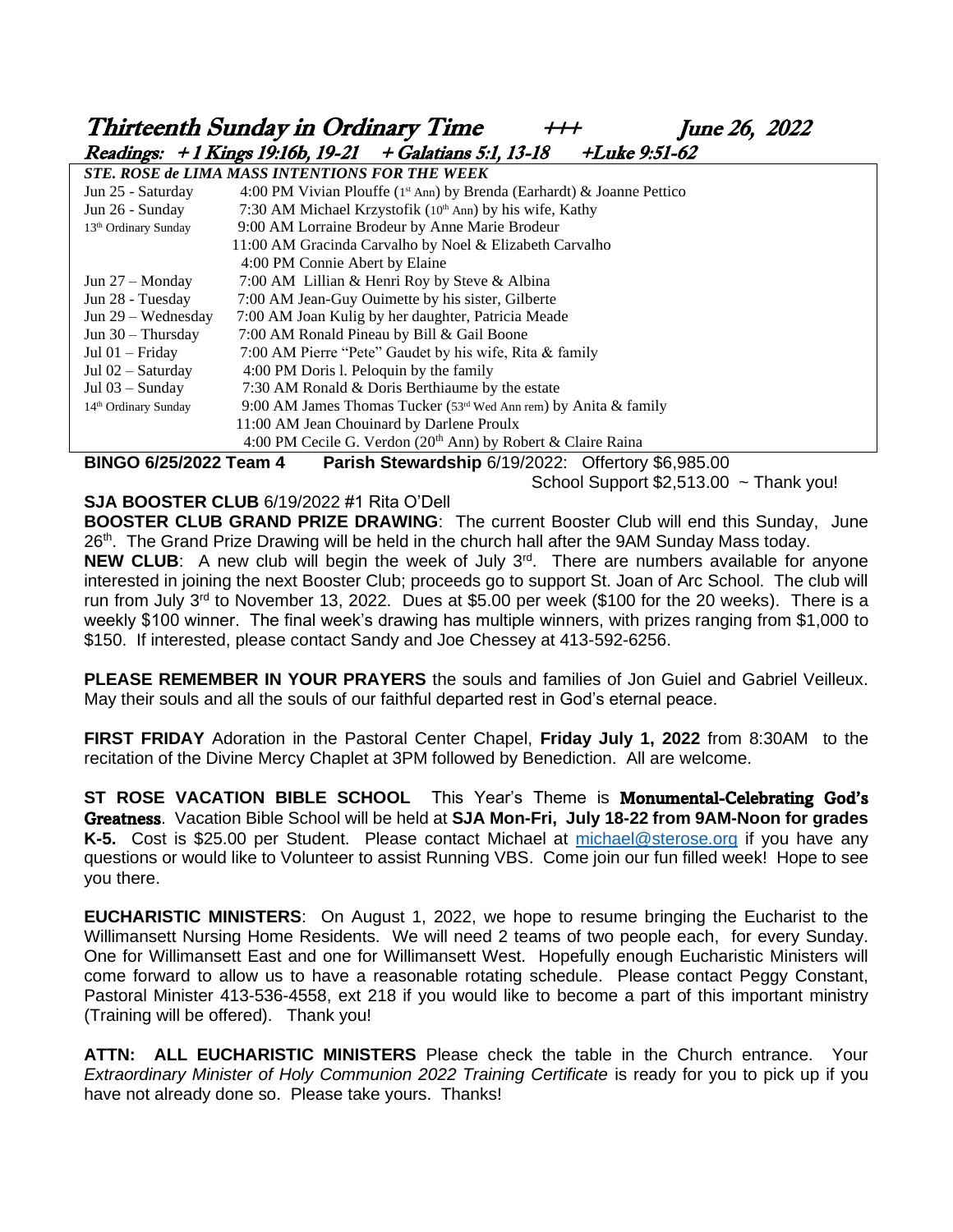#### **THIRTEENTH SUNDAY IN ORDINARY TIME**

*FOCUS: Jesus makes clear that there is an urgency in leaving the things of the world behind to follow him.*  Jesus calls each of us to give up the things of the world, to repent of our sins, and to follow him no matter the cost. He does not violate our freedom, however; he allows us to choose whether we will stay where we are or follow the way of the cross, which ultimately leads to everlasting life.

*LITURGY OF THE* **WORD**: In the first reading, Elijah passes Elisha and casts his mantle on him. Elisha asks if he may go home and kiss his parents goodbye. In the second reading, Paul writes that Christ set us free from slavery, and explains that freedom comes through the greatest commandment—to love. In the Gospel, Jesus tells a man who wishes to follow him that the kingdom of God requires following him in that very moment.

#### -**Daily Universal Prayer and Commentary**

**PARISH PICNIC 2022 CANCELLED** It was decided at Parish Council on June 1<sup>st</sup> that it was still too difficult to organize the Picnic for September. Committees will have to be formed, and volunteers will have to come forward to achieve our target of a successful Picnic in 2023 for the benefit of St. Joan of Arc School. Please consider joining this effort. We will, however, hold the *Annual Raffle* which will benefit SJA. As soon as the tickets are printed and the mailing is completed, tickets will arrive in your mailbox. More about that in the next few weeks.

**LORRAINE'S SOUP KITCHEN IN NEED OF VOLUNTEERS** If you have a few hours of free time each month, Lorraine's Soup Kitchen could greatly use your help. Meal preparation assistance is needed on the **third Thursday of each month from 1:00PM to approximately 3:00PM**. Please contact Louise King 413-313-3685 for more information. Thank you.

**COFFEE & DONUTS ARE SERVED** every Sunday in the church hall following the 9:00AM Mass. Please feel free to join us. Anyone wishing to help with Coffee and Donuts is asked to speak to a member of the Coffee/Donut team. We can always use new helpers. Thanks.!

*JUNE* **MEMORIALS:** *HOSTS***:** In Loving Memory of Loretta & Roger LaBarre by their children. *SANCTUARY LAMP*: In Loving Memory of Barbara Kuras by Simone LaScala & family.

**ST. JOAN OF ARC SCHOOL**, 587 Grattan St., Chicopee is now enrolling Pre-K3 to Grade 8 students for September 2022. Call Chris or Janine in the Business Office @ 536-6038 for registration information or to make an appointment to tour the School. Financial Aid and tuition assistance is available. We look forward to meeting you. Visit [www.sjachicopee.org.](http://www.sjachicopee.org/)

**THE 2022 MASS BOOK has openings.** The offering for a Mass is \$10.00. There are still plenty of weekday Masses remaining for 2022. **THE 2023 MASS BOOK is open as of Easter.** The offering for Masses is \$10.00. Also, Monthly: Hosts -offering \$35.00 and Church Sanctuary Lamp – offering \$25.00.

**STE. ROSE CEMETERY VETERANS' MEMORIAL PARK** We are so pleased to report that we have over 175 brick requests for the Veteran's Memorial at the Ste. Rose de Lima Cemetery. So many of you have been so responsive in thinking about the Dad's, brothers, sisters, uncles, friends and all veterans that have been important in your life. We would like to repeat that your special veteran or loved one does not have to be deceased. What an honor to a living veteran to show how much you care. A sample paver is now set up in the back of the church with extra request forms. Forms are also available at the Pastoral Center or can be printed from the church website, [www.sterose.org.](http://www.sterose.org/) *There is a print button under the Veteran's Memorial Park announcement.* The first group of brick requests will go to the engravers at the end of July in order to have them here and in place by Veteran's Day in November. If you would like to be included in this first group, please get your request in by the end of July. Any questions? Please call the Pastoral Center during normal business hours.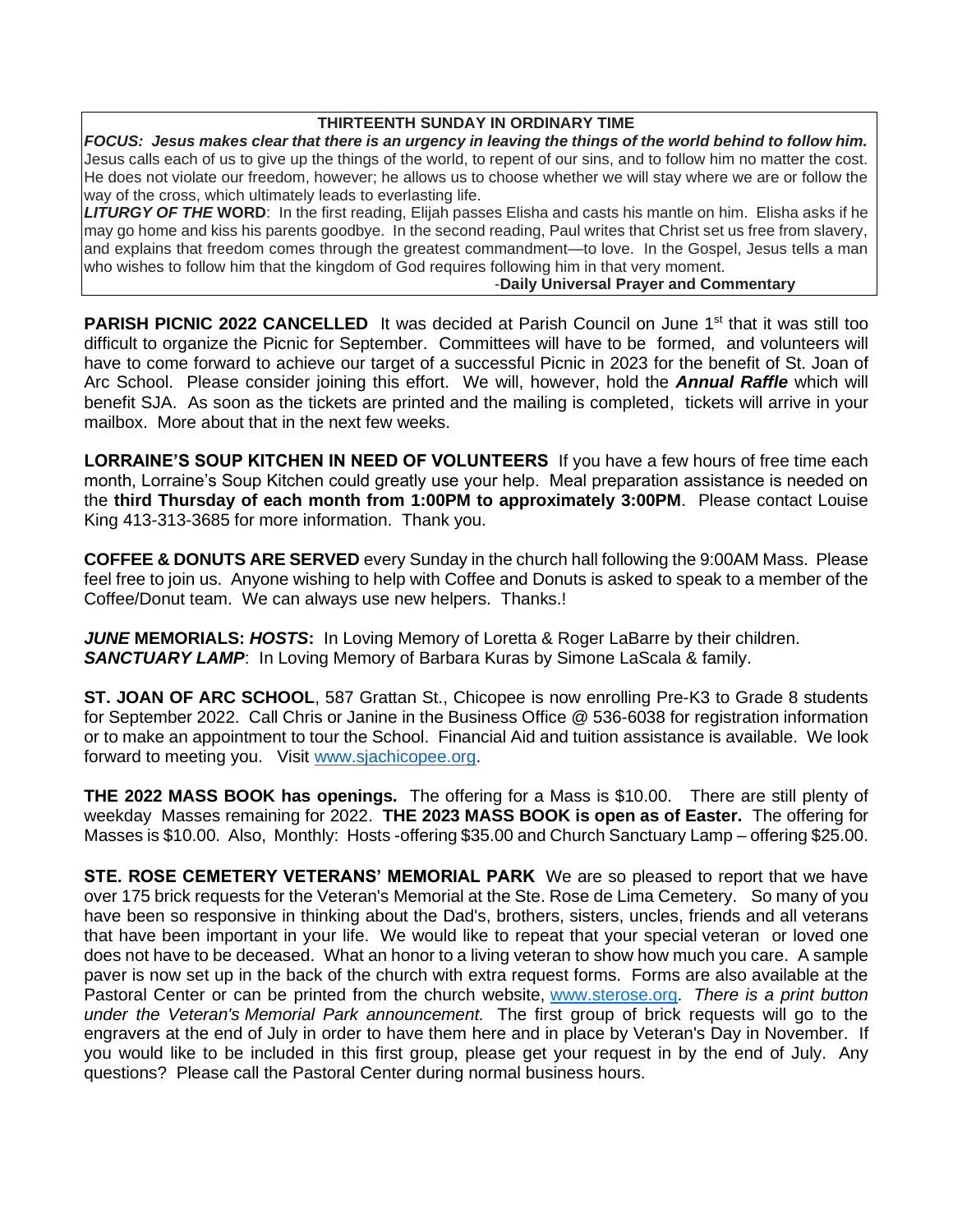**2022 ANNUAL CATHOLIC "Transformed in Christ" APPEAL UPDATE** As of 6/9/2022**, 357** parishioners have participated this year from St. Rose de Lima Parish, totaling **\$44,235.00** in gifts and pledges. If you have not yet made a donation, it's not too late. Please prayerfully consider giving. Thank you! . If you have made a donation, thank you! Use the pledge card mailed to your home or visit the secure online website: [diospringfield.org/ACA,](http://diospringfield.org/ACA) or use an envelope available at church. Thank you again for your support

**STEUBENVILLE EAST CATHOLIC YOUTH CONFERENC**E Bishop Byrne invites all youth to join him and more than 2,000 high schoolers from DC to Maine for an extraordinary opportunity in downtown Springfield this summer. Steubenville East Catholic Youth Conference is coming to the **MassMutual Center July 29-31, 2022** featuring an incredible lineup of nationally famous speakers and bands. Learn more at [www.SteubieEast.org](http://www.steubieeast.org/) 

**ST. JOAN OF ARC SCHOOL HAS ANOTHER SAVE THE DATE**!! We will be holding a community event in partnership with Ste. Rose de Lima Parish for a *SHREDDING EVENT*. We will be hosting a *ProShred* truck on **Saturday, September 17th from 9:00AM to 11:00AM.** We'll be set up in the Trilby St. SJA parking lot for people t bring all their papers that need to be shredded. This is a free will donation to defray the cost. Mark your calendars.

**STE. ROSE DE LIMA GRIEF SUPPORT GROUP** is for people who have experienced the loss of a spouse, partner, family member or friend. All are welcome! Join us at the Ste. Rose de Lima Pastoral Center, We meet every Monday except major holidays from 6:00-7:30PM. Moderators are Madelyn Korytko formerly of the Mercy Medical Ctr. Grief Group and Peggy Constant, Pastoral Minister.

**BETHLEHEM HOUSE** is in need of donations of baby items or cash. If you would like to donate to this worthy cause, please go to bethlehemhousewma.org for instructions on how to make these donations.

#### **K of C COUNCIL 4044 on Memorial Drive, ANNOUNCES UPCOMING EVENTS:**

**+SPAGHETTI SUPPERS** are back! They take place on the 2<sup>nd</sup> Wednesday of the month from 4:30PM to 6:30PM. Spaghetti Supper is \$8.00, We now have a \$6.00 take-out option, as well.

**JOIN DOLLY & FRIENDS……The Travel Itineraries for Five 2022 excursions are posted below. All trips depart from and return to the Moose Club**, 244 Fuller Rd, Chicopee, MA on the dates and times given with each trip description. **STATEMENT PERTAINS TO ALL TRIPS:** *"Prices for all the trips include: motor coach transportation, baggage handling (if overnight), all taxes and gratuities (including driver)"* 

**For more information contact Dolly Asselin 413-530-3813**

**OR: Send your Name, Address, Telephone # (and food choices, if applicable) and your check payable to: Dolly Asselin. Mail to: PO Box 1192, Chicopee, MA 01021.** 

**#1 July 27-28, 2022 (Wed-Thurs) BOOTHBAY HARBOR GETAWAY with Cabbage Island Clambake. (Depart 7AM Wed 7/27 Return 10PM Thurs 7/28. Price: \$399 p.p. double / \$373 triple / \$482 single.** \$100 p.p. deposit at booking. Final pay't due 6/20/2022. **Day One:** Travel the coast of Maine to the Carousel Music Theatre for lunch and matinee stage show "Gilligan's Island the Musical". Overnight stay at Boothbay Harbor Inn. Dinner at Fisherman's Wharf Inn Restaurant: **Pre-select 8oz Bistro Steak / Crunch, Cheesy Baked Haddock / or Maple Roasted Pork**. **Day Two:** Breakfast at hotel. Tour Boothbay Harbor aboard the Bennie Alice to Cabbage Island Clambake of fish chowder, 2 lobsters, steamers, etc. /or you may opt for roasted half chicken in lieu of lobster. **Pre-select: 2 Lobsters / or Chicken**

**SOLD OUT #2 September 21-23, 2022 AMISH COUNTRY with "DAVID" AT Sight & Sound Theatres** 

**#3 Wednesday, October 5, 2022 MOUNT WASHINGTON COG RAILROAD (Depart 7:30AM Return 9:30PM). Price \$202 p.p.** Climb to the top of Mount Washington by train! Day begins with buffet luncheon at the Omni Mount Washington Resort. Buffet Includes soups, salads; chicken, salmon & roasted pork loin entrees; vegetable; desserts coffee and tea followed by a Ride on the Cog Railway.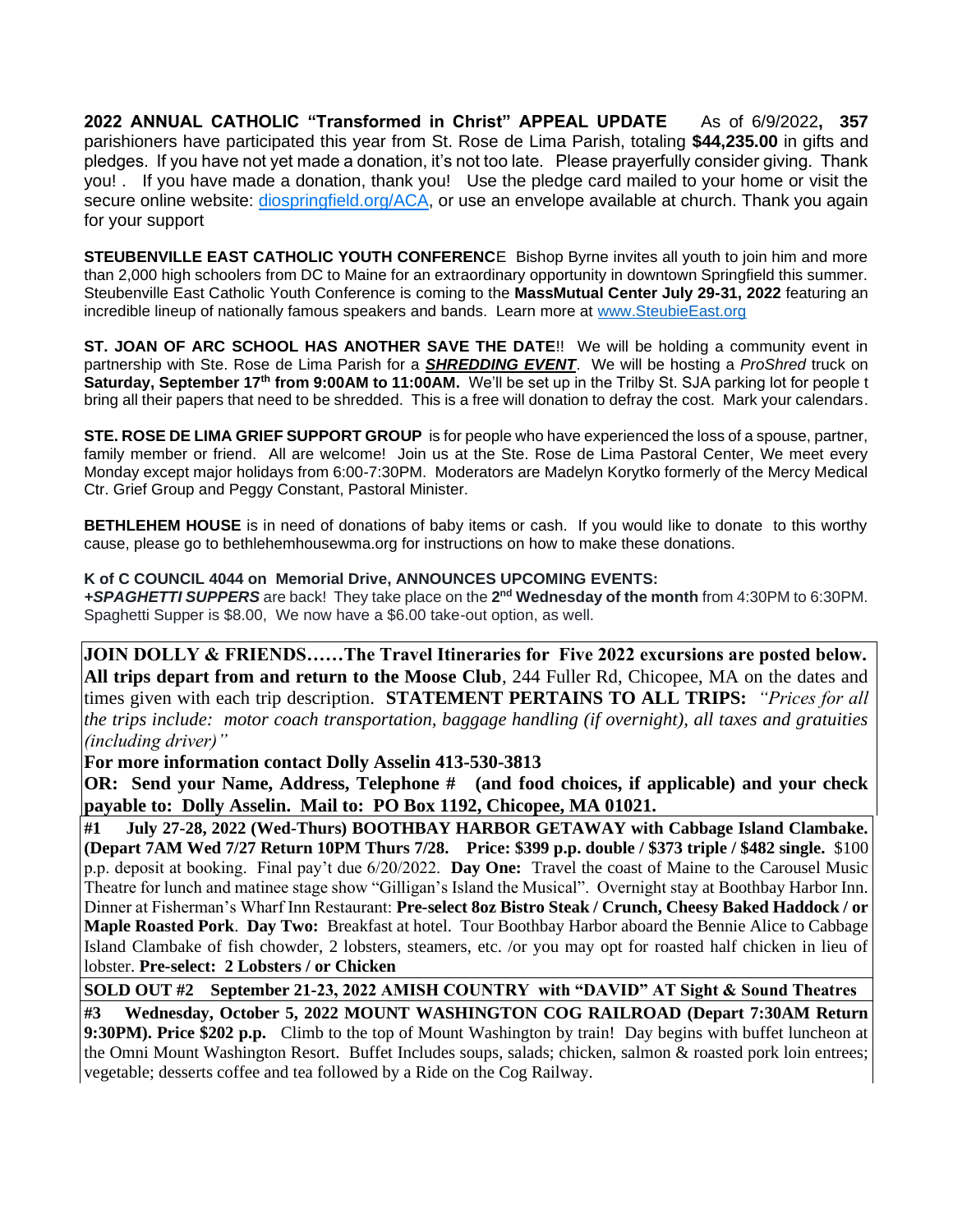**#4 Thursday, December 1, 2022 NATIONAL SHRINE OF OUR LADY OF LaSALETTE Christmas Festival of Lights! Wright's Chicken Farm Restaurant. (Depart 12:30PM Return 9:30PM) Price \$80 p.p.** Includes visit Oakwood Farm Christmas Barn, dinner at Wright's Chicken Farm, admission to LaSalette Shrine and all **inclusions mentioned above in statement.** 

**#5 December 7-9, 2022 (Wed-Fri) A CHRISTMAS CELEBRATION IN THE WHITE MOUNTAINS (Depart 8AM on 12/7 Return 4PM on 12/9) PRICE: \$579 p.p. double / \$549 triple / \$739 single**. \$100 p.p. deposit at booking final pay't due 11/1/2022. Includes two nights lodging, Welcome Reception, 5 meals, guided sightseeing tour of Mt. Washington Valley, Austrian sleigh ride; 3 Christmas Shows; special cocktail pricing and all inclusions mentioned above in statement. **Day One**: White Mountain Hotel & Resort, Settler's Green Outlet Village, Yuletide Welcome Reception. **Day two**: Jackson Covered Bridge, Cranmore Mountain, Conway Scenic Railroad Station, Comedy Show, Nestlenook Farm Resort, Evening Sleigh Ride, Christmas show. **Day three**: Christmas Loft. **Pre select: Double / Triple / Single // Bedding: 2 Beds / King**.

#### *An Act of Spiritual Communion:*

*My Jesus, I believe that You are present in the Most Holy Sacrament. I love you above all things, and I desire to receive You into my soul. Since I cannot at this moment receive You sacramentally, come at least spiritually into my heart. I embrace You as if You were*

*already there and unite myself wholly to You. Never permit me to be separated from You. Amen.*

## **============================================================== SACRED HEART CHURCH TRAVEL CLUB 2022 BUS TRIPS**

Sacred Heart Church Travel Club, 395 Chestnut St. Springfield Mass is sponsoring several Bus trips. Your hosts are: **Jim and Caroline McAleer**. Make your reservations or inquiries by calling them at (**413)734-3676**. They will return a phone call within 72 hours or you may email them at: [sacredhearttrips395@gmail.com.](mailto:sacredhearttrips395@gmail.com)

#### **All bus trips include round trip motorcoach and driver gratuity, along with a rest stop on the way up and back. All our welcome and we are happy to have friends and family of your parishioners too!**

*Sacred Heart Church Travel Club current trips are as follows*:

## **Monday, August 15, 2022** (holy day) **Hampton Beach, NH for the day**

COST:\$50 INCLUDES: the day on your own at the beach DEPARTURE from Sacred Heart parking lot at 7:15AM. We leave the beach at 5:15 pm.

## **Saturday September 10, 2022 - Maine**

COST: \$166 per person. DEPARTURE from Sacred Heart parking lot at 7:00AM ARRIVAL back at Sacred Heart approx 9:30PM Stops are made at Stonewall Company Store, When Pig's Fly Bakery, lunch at Fox's Lobster House (included), and free time in Ogunquit.

## **Saturday October 15, 2022 - Vermont**

COST: awaiting cost at this time, but taking reservations DEPARTURE from **St Mary's parking lot, Longmeadow, MA**. time is pending Arrival back at Sacred Heart approx 8:00PM Stops are made for Vt cheese, maple syrup, lunch (included), and the afternoon in the village of Weston - Vt Country Store, Christmas Shop, and Vermont Village Store.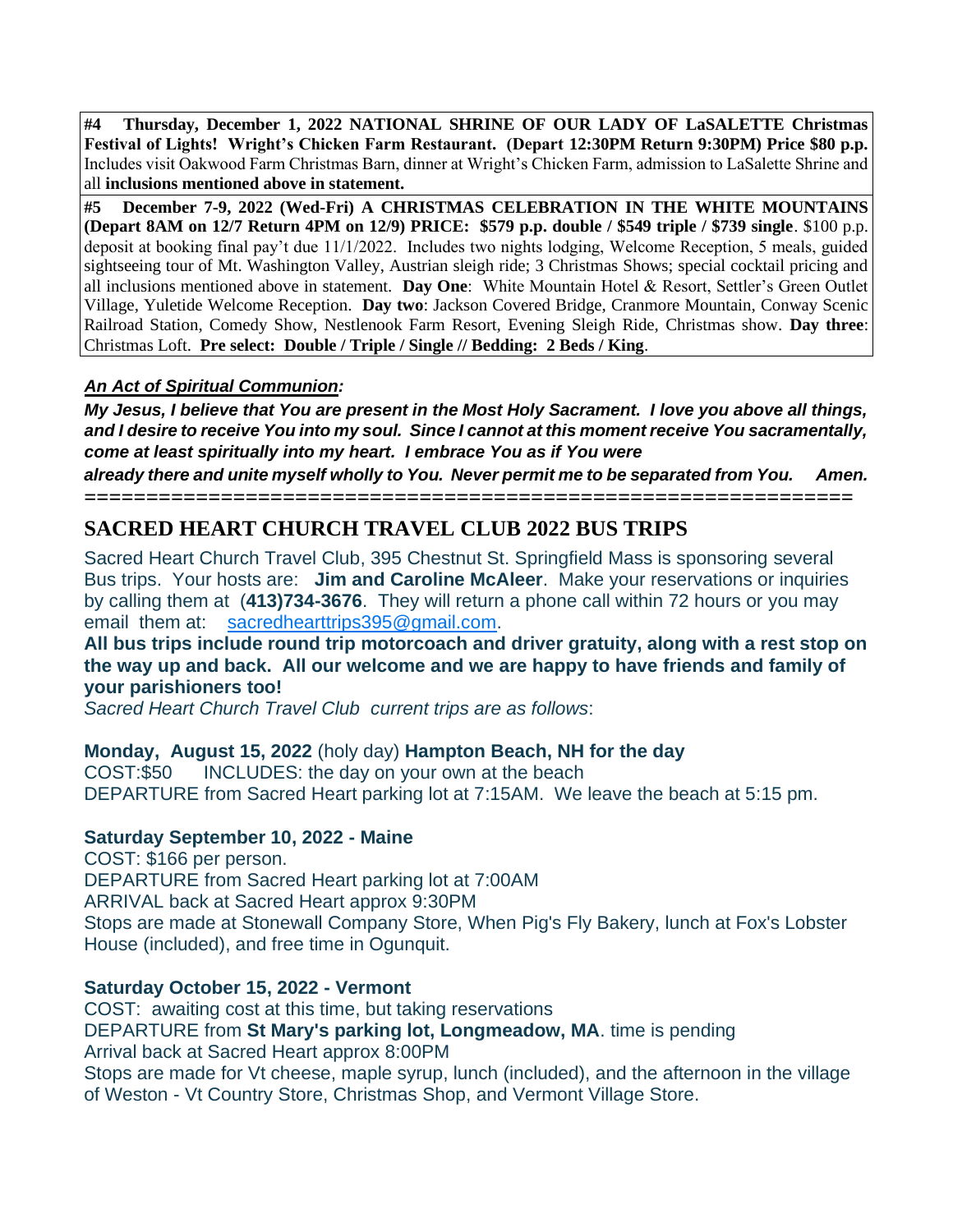#### **Saturday November 5, 2022 NYC Broadway or NYC on your own**

COST: Bus ONLY \$76. Broadway cost will depend on the show you wish to see. That cost will be determined by our group tour agent. DEPARTURE: 7;30AM from Sacred Heart parking lot Arrival back to Sacred Heart approx 9:30PM

#### **Saturday December 3, 2022 - LaSalette Shrine Christmas Lights and Wrights Chicken Restaurant**

COST: \$106 per person DEPARTURE: mid afternoon from Sacred Heart parking lot with late lunch/early supper (included) at Wrights Arrival back at Sacred Heart parking lot anticipated after 10PM

*We are grateful if you have some space in your bulletin to include our activities and we warmly welcome your Parish family should they wish to participate. We are also happy to answer any questions that arise. J*Im and Caroline McAleer, Sacred Heart Travel Club, Sacred Heart Church, 395 Chestnut Street, Springfield, MA 01104, **Home - (413)734-3676.** 

## **THE MYSTERIES OF THE ROSARY**

**Recite the Rosary and ask Our Dear Lady to intercede for us in our need.** *Prayed on Monday and Saturday:*  **THE JOYFUL MYSTERIES:** The Annunciation + The Visitation + The Birth of our  $Lord + The Presentation + The Finding in the Temple.$ *Prayed on Tuesday and Friday*: **THE SORROWFUL MYSTERIES**: The Agony in the Garden + The Scourging + The Crowning With Thorns + The Carrying of the Cross + The Crucifixion. *Prayed on Wednesday and Sunday*: **THE GLORIOUS MYSTERIES**: The Resurrection + The Ascension + The Coming of the Holy Spirit + The Assumption of Our Lady + The Coronation of Our Lady. *Prayed on Thursday*: **THE LUMINOUS MYSTERIES:** The Baptism of Jesus Christ + Christ Reveals Himself at Cana + Proclamation of the Kingdom and Call to Conversion + The Transfiguration  $+$  The Institution of the Eucharist

| <b>Saturday</b> | STE. ROSE DE LIMA BINGO - Super Bingo Format                                    | <b>Saturday</b> |
|-----------------|---------------------------------------------------------------------------------|-----------------|
|                 | Early Bird 6:10PM - Games 6:15PM - \$15 & \$20 Entrance                         |                 |
|                 | Extra \$5 Packs - 2 WTA $50/50 - 2$ \$1199 Progressives                         |                 |
|                 | Free Coffee & Tea --- Catered                                                   |                 |
|                 | Entrance until 6:30PM every Saturday - Elevator Available                       |                 |
|                 | Ste. Rose de Lima Church Hall -- 600 Grattan St -- Chicopee, MA -- 413-539-9259 |                 |

**=============================================================================**